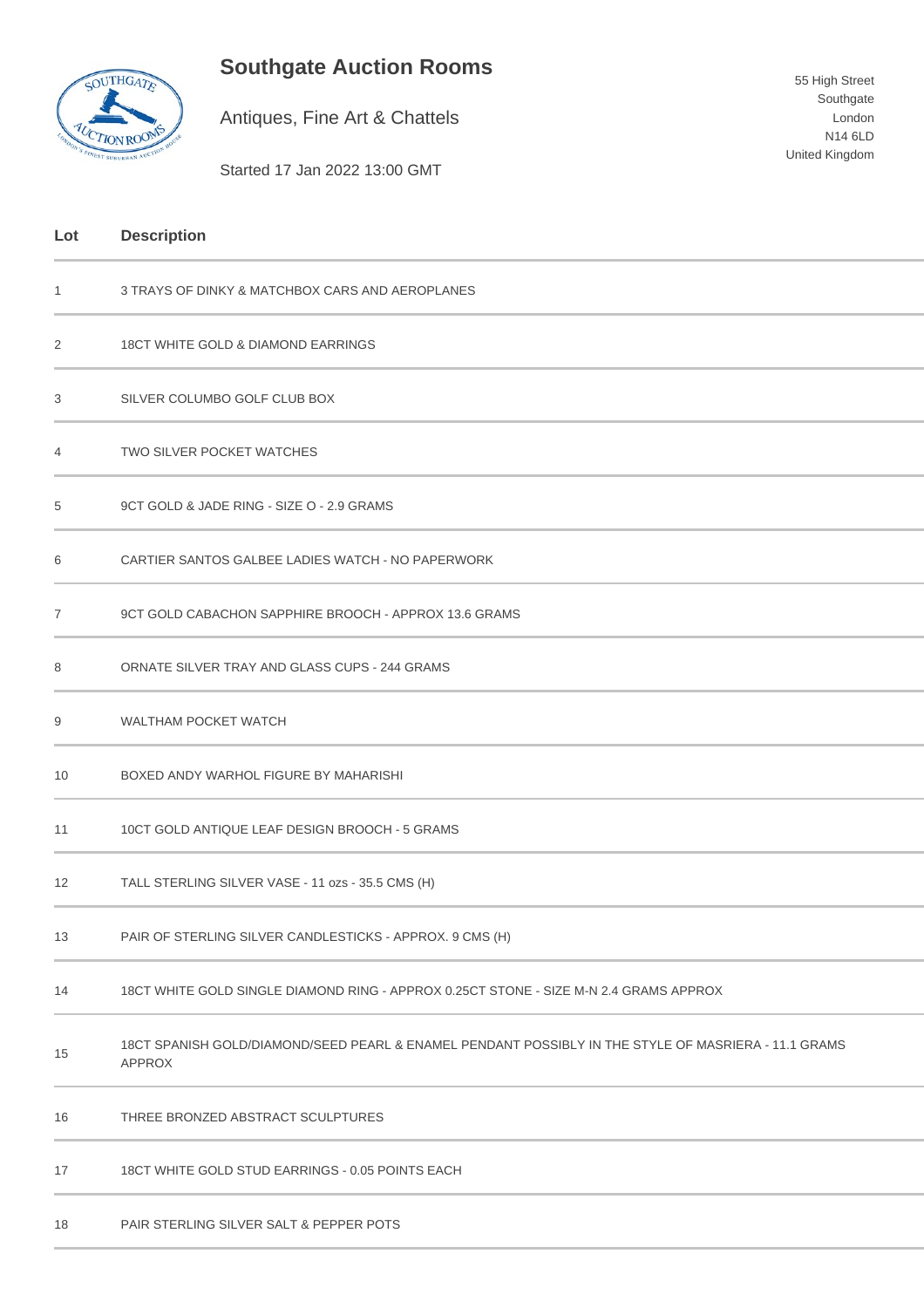20 18CT GOLD FLORAL DIAMOND CLUSTER RING - SIZE J - 3.3 GRAMS APPROX 18CT GOLD SAPPHIRE & DIAMOND RING - SIZE J - 4.6 GRAMS APPROX PAIR OF STERLING SILVER CANDLESTICKS - 8 CMS (H) APPROX 18CT GOLD FOUR STONE DIAMOND STUD EARRINGS PAIR STERLING SILVER SALT & PEPPER POTS ROMAN COIN & TWO MINIATURE COINS TWO 14CT GOLD & DIAMOND RINGS - 3 GRAMS APPROX 27 18CT GOLD 0.20 POINT DIAMOND SOLITAIRE RING - SIZE L - 1.6 GRAMS APPROX 14CT GOLD TESTED CORAL PENDANT 18CT GOLD CASED SWISS CHRONOGRAPH CASED HM SILVER 12 PIECE KNIFE SET WITH ENAMELLED HANDLES 14CT GOLD ROLEX - IN NEED OF ATTENTION STERLING SILVER BASKET - APPROX 7 ozs 3 SILVER COMPACTS PAIR OF TALL STERLING SILVER CANDLESTICKS - APPROX 25 CMS (H) STERLING SILVER COMPORT - APPROX 4 ozs DOGMA PRIMA 18CT GOLD WATCH - NEEDS REPAIR CASED HM SILVER GOLDSMITH & CO SIX GOBLET SET - APPROX 6 ozs 8 SILVER ITEMS 9CT GOLD SOUTH SEA PEARL EARRINGS

18CT GOLD DIAMOND RING APPROX 0.26 CT - SIZE L - 2.6 GRAMS APPROX

SILVER CIGARETTE BOX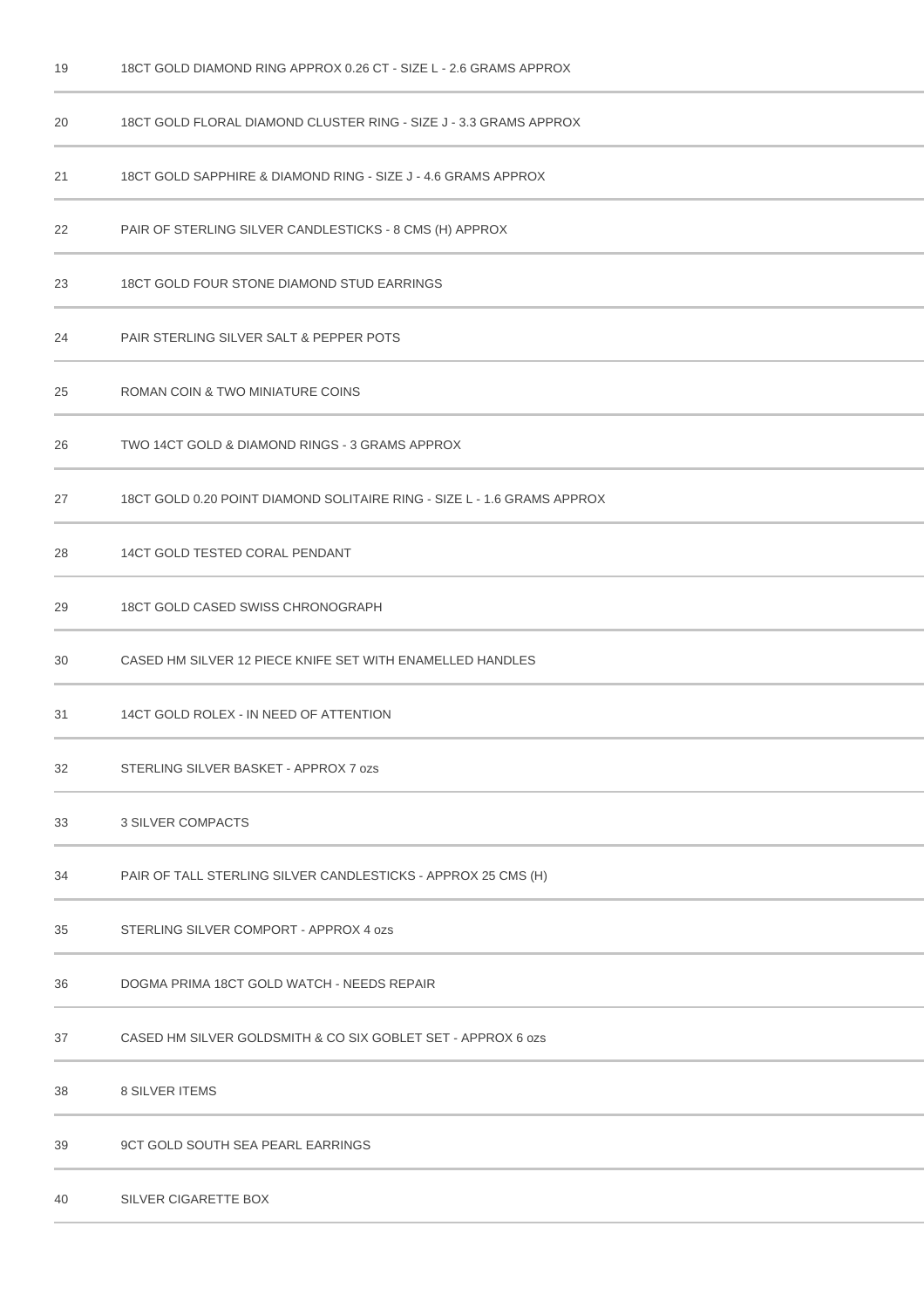| 42 | LONG SILVER TRAY - 9 ozs APPROX                                                |
|----|--------------------------------------------------------------------------------|
| 43 | BRISTOL BLUE & SILVER DISH WITH A SILVER TRAY                                  |
| 44 | PAIR OF TALL STERLING SILVER CANDLESTICKS - 25 CMS (H) APPROX                  |
| 45 | 20THC HM SILVER CIGARETTE BOX                                                  |
| 46 | ACTUA 18CT GOLD CASED GENTS WRISTWATCH                                         |
| 47 | HM SILVER BRUSH SET                                                            |
| 48 | 11 SILVER RINGS & A SILVER CROSS & CHAIN                                       |
| 49 | GILT SILVER PERFUME BOTTLE BY PENHALIGONS                                      |
| 50 | <b>EARLY TELESCOPE</b>                                                         |
| 51 | <b>EARLY CAST/LEAD FIGURES</b>                                                 |
| 52 | 4 PIECE H/M SILVER DRESSING TABLE SET                                          |
| 53 | OAK MAUL ROYAL INTEREST                                                        |
| 54 | 3 SILVER CUPS & 2 SILVER SAUCERS - APPROX 9 ozs                                |
| 55 | ARTS & CRAFTS LIBERTY STYLE SILVER & ENAMEL BROOCH WITH SILVER PENDANT & CHAIN |
| 56 | CLOCKWORK TRAIN WITH KEY - BOXED                                               |
| 57 | COLLECTION OF SILVER ITEMS & OTHERS - APPROX 16 ozs                            |
| 58 | LARGE SILVER TRAY - APPROX 40 ozs                                              |
| 59 | PAIR OF STERLING SILVER CANDLESTICKS - APPROX 12 CMS (H)                       |
| 60 | A PAIR OF SPANISH GOLD CORAL EARRINGS                                          |
| 61 | STERLING SILVER VASE - APPROX 22 CMS (H)                                       |
| 62 | VINTAGE 1955 BOTTLE OF CHATEAU-MARGAUX PREMIER GRAND CRU CLASSE                |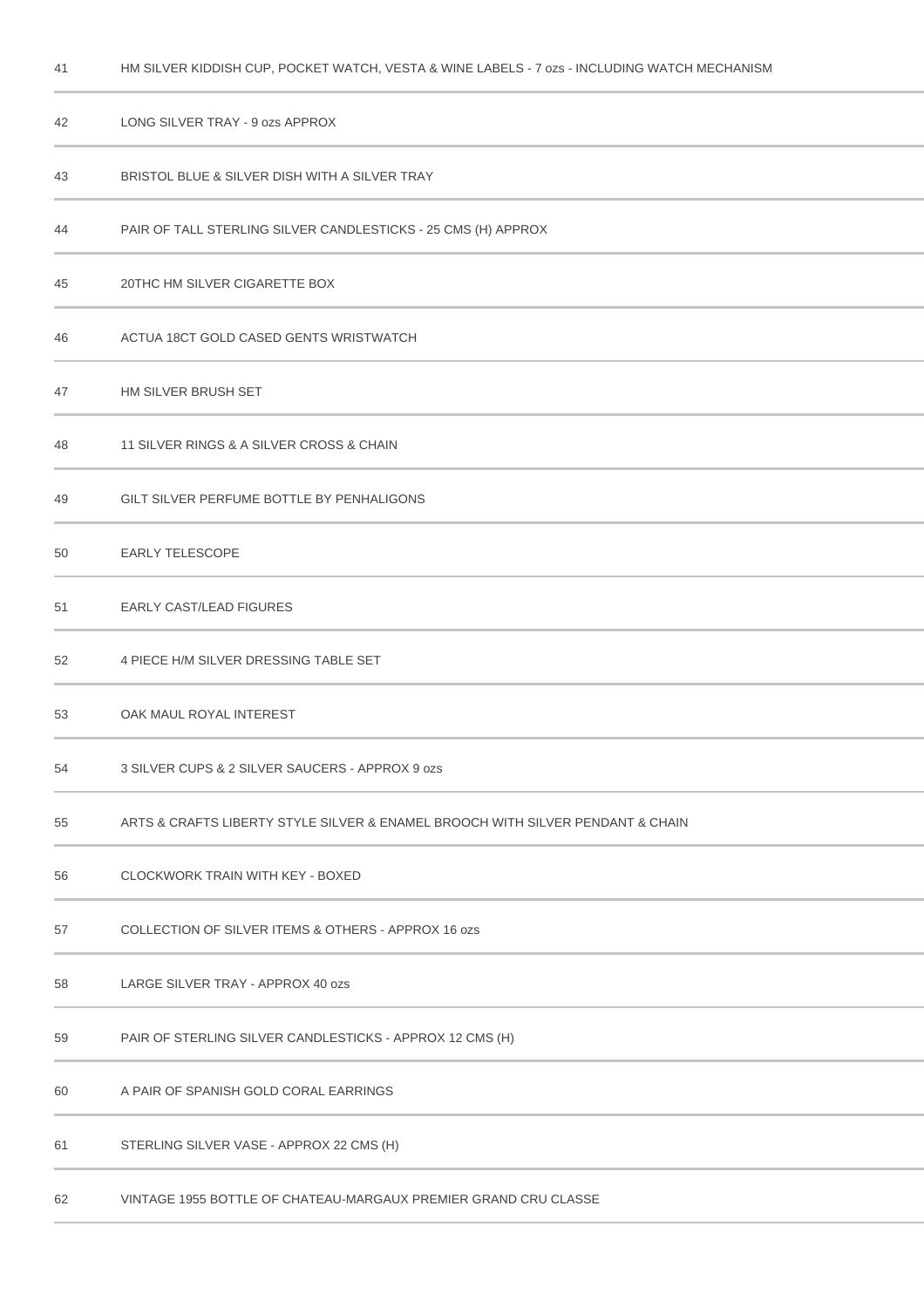| 63 | PAIR STERLING SILVER PEPPER MILLS                                              |
|----|--------------------------------------------------------------------------------|
| 64 | COIN ALBUM INCL. US DOLLARS                                                    |
| 65 | 19TH CENTURY BRONZE BOY WITH SNAKE APPROX 11CM (H)                             |
| 66 | LIBERTYS TUDRIC PEWTER LIDDED JUG                                              |
| 67 | PAIR OF SMALL SILVER CANDLESTICKS - APPROX 10 CMS (H)                          |
| 68 | HM SILVER COMPORT WITH PIERCED DETAIL - APPROX 9 ozs                           |
| 69 | SILVER TOPPED SALAD DRESSING BOTTLE                                            |
| 70 | 12 S/P CUPS & SAUCERS WITH 2 SETS OF S/P COASTERS                              |
| 71 | <b>GUCCI PACKAGED SILK SCARF</b>                                               |
| 72 | PAIR OF HM SILVER CANDLESTICKS & CRUET SET                                     |
| 73 | SILVER & ENAMEL GILL & CAT STAMP BOX                                           |
| 74 | STERLING SILVER COMPORT - APPROX 6 ozs                                         |
| 75 | <b>CLOISONNE TAPE MEASURE</b>                                                  |
| 76 | PAIR OF TALL STERLING SILVER CANDLESTICKS - APPROX 26 CMS (H)                  |
| 77 | <b>SWAROVSKI ITEMS</b>                                                         |
| 78 | BRONZE SIGNED CHAUDET - 21 CMS (H)                                             |
| 79 | ONYX & PEARL CRYSTAL TASSEL DESIGNER NECKLACE                                  |
| 80 | SET SIX STERLING SILVER & GLASS COASTERS                                       |
| 81 | FOUR VINTAGE BOTTLES OF CHATEAU PHELAN SEGUR- SAINT ESTEPHE 2 X 1975 & 2X 1976 |
| 82 | BRONZE LION - APPROX 16 CM (H) X 31 CMS (W) X 10 CM (D)                        |
| 83 | <b>COLD PAINTED SEATED ARAB FIGURE</b>                                         |
| 84 | VIEW MASTER & KODACHROME PICTURES TO INCLUDE MARY POPPINS                      |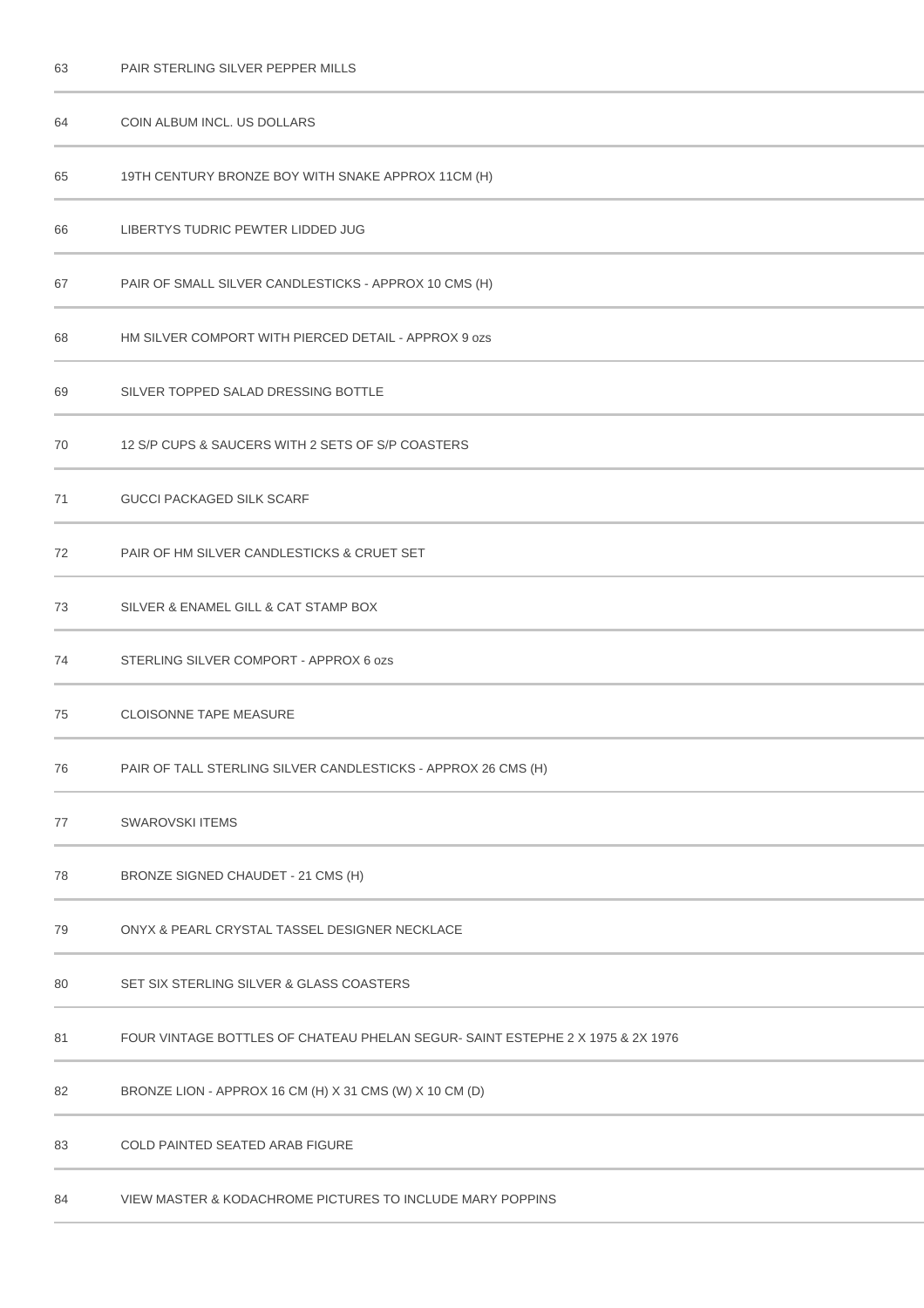| 86  | 14CT GOLD & DIAMOND RING - APPROX 6.5 GRAMS - SIZE P                            |
|-----|---------------------------------------------------------------------------------|
| 87  | MAMOD TRACTION ENGINE WITH OTHER ITEMS BOXED A/F                                |
| 88  | <b>COLLECTION OF COINS</b>                                                      |
| 89  | <b>COLLECTION OF STAMPS</b>                                                     |
| 90  | BOTTLE OF SINGLE MALT WHISKEY - BETTY BOOTHROYD / TONY BLAIR AUTOGRAPHED NO COA |
| 91  | MIXED PIPES & OTHERS - SOME AMBER                                               |
| 92  | HORNBY 0.0 GAUGE SILVER KING TRAIN SET                                          |
| 93  | COLLECTION OF POSTCARDS IN ALBUMS                                               |
| 94  | 3 TRAYS OF DINKY & MATCHBOX CARS                                                |
| 95  | <b>6 BRANCH CHANDELIER</b>                                                      |
| 96  | LEATHER WATCH DISPLAY BOX WITH GLASS LID                                        |
| 97  | 2 CHESS SETS                                                                    |
| 98  | <b>MALACHITE CITRINE &amp; CORNELIAN STERLING SILVER NECKLACE</b>               |
| 99  | ANTIQUITIES SELECTION A/F (7 PIECES) HEAD ON STAND/WOMAN FIGURE ON STAND/VASE   |
| 100 | AMETHYST & PEARL 14K GILT SILVER NECKLACE                                       |
| 101 | SILVER PLATED LIGHTHOUSE COCKTAIL SHAKER - APPROX 35 CMS (H)                    |
| 102 | EARLY BURNESE / INDONESIAN MARIONETTE                                           |
| 103 | PAIR DECORATIVE BEVELLED WALL MIRRORS - 70 CMS SQUARE                           |
| 104 | PAIR VINTAGE CHROME 1960'S SPUTNIK TABLE LAMPS - APPROX 65 CMS (H)              |
| 105 | PAIR OF BEJEWELLED OWL FIGURES - 44 CMS (H)                                     |
| 106 | DRESSER STYLE TABLE LAMP - APPROX 70 CMS (H)                                    |

STERLING SILVER COMPORT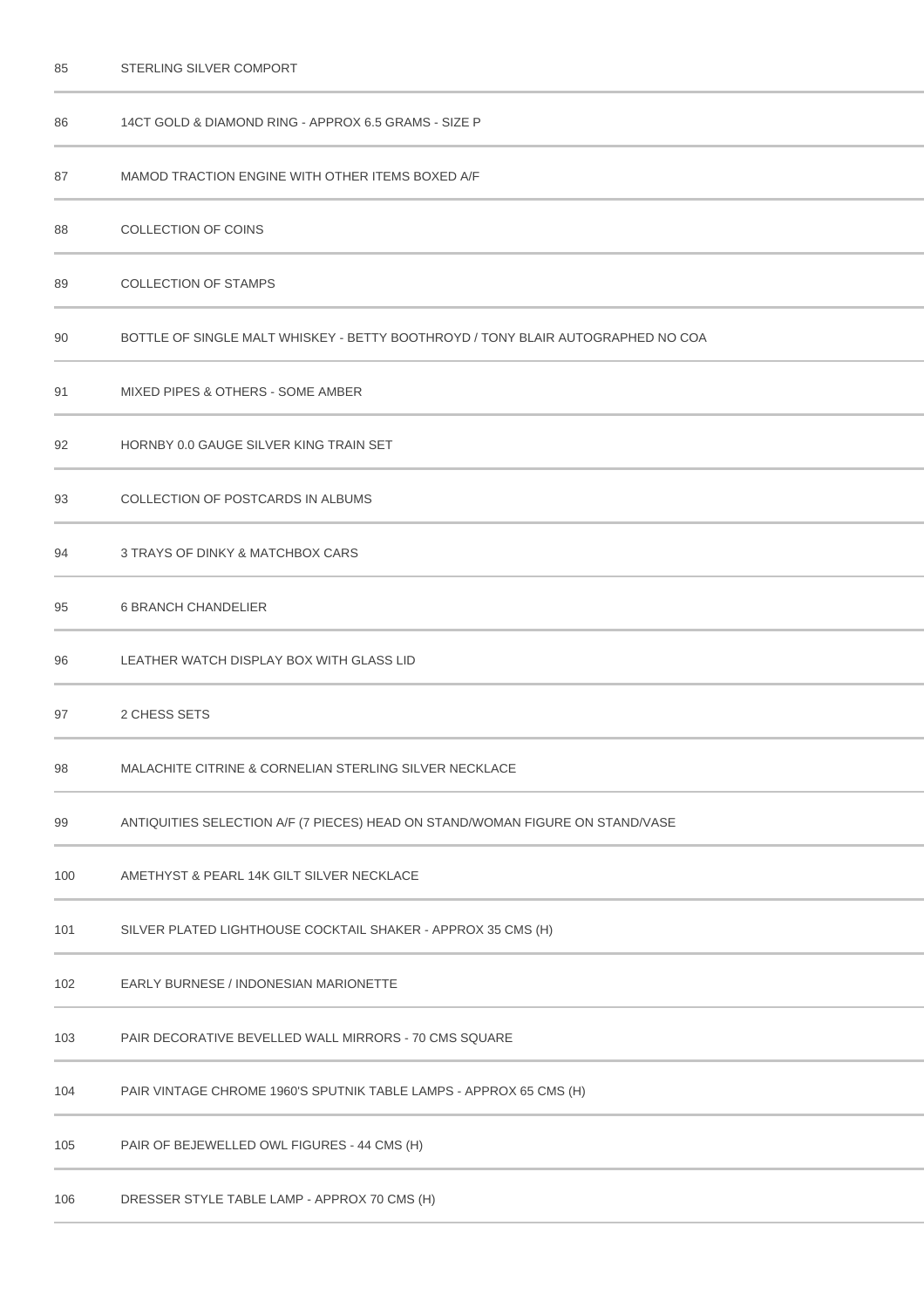| 108 | PAINTED FLORAL OVAL STERLING SILVER GALLERY TRAY             |
|-----|--------------------------------------------------------------|
| 109 | ROSEWOOD CHINESE FIGURE - APPROX 35 CMS                      |
| 110 | SILVER PLATE DESERT PALM TREE - APPROX 50 CMS (H)            |
| 111 | <b>BRONZE &amp; MARBLE EMPIRE STYLE INKWELL</b>              |
| 112 | ALBERT EINSTEIN PICTURE                                      |
| 113 | VIRGIN TRAINS TRAIN SET - 125 - BOXED                        |
| 114 | HORNBY ELECTRIC TRAIN SET - CORONATION SCOT - BOXED          |
| 115 | <b>2 BRASS FENDERS</b>                                       |
| 116 | HORNBY 0.0 GAUGE CLOCKWORK - NO KEY - BOXED                  |
| 117 | ORIENTAL PORCELAIN PLANTER - 31CM (H) APPROX                 |
| 118 | ART NOUVEAU TRAY (PEWTER)                                    |
| 119 | PAIR OF GILT FRAMED REFIELF PLAQUES                          |
| 120 | ROVER 100 GRILL A/F                                          |
| 121 | WHITE HEAVY MIRROR - 120 X 90 CMS                            |
| 122 | BRONZE DRAGON SEAL - APPROX 17 CMS (H)                       |
| 123 | GEMSTONE GLOBE - APPROX 35 CMS (H)                           |
| 124 | PAIR OF LARGE BOHEMIAN GLASS LAMPS - APPROX 72 CMS (H)       |
| 125 | SIGNED BRONZE MAN ON WOODEN BASE - APPROX 57 CMS (H)         |
| 126 | LARGE GILT FRAMED MIRROR 46"(W) X 52"(H)                     |
| 127 | SILVER PLATED CORINTHIAN COLUMN OIL LAMP - APPROX 77 CMS (H) |
| 128 | BRONZE HORSE & JOCKEY ON MARBLE BASE - APPROX 33 CMS (H)     |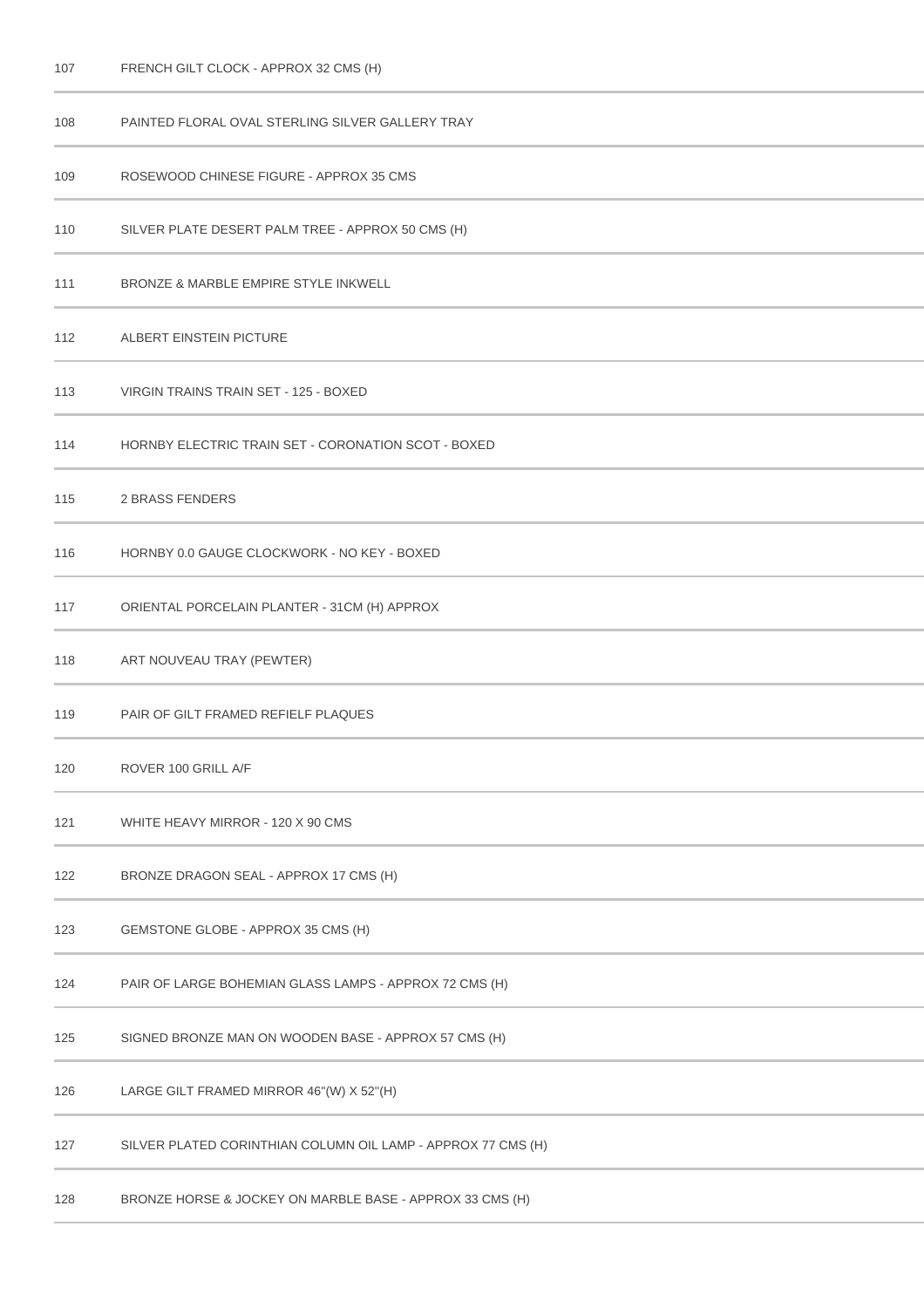| 129 | PAIR OF BRONZE & PORCELAIN GREEN PARROT CANDLESTICKS - APPROX 35 CMS (H)                                                                                                        |
|-----|---------------------------------------------------------------------------------------------------------------------------------------------------------------------------------|
| 130 | ROLLING BALL CONGREAVE CLOCK IN GLASS CASE - APPROX 41 CMS (H) INCLUDING CASE                                                                                                   |
| 131 | COLD PAINTED REPRODUCTION BRONZE ELEPHANT                                                                                                                                       |
| 132 | IRON PLAQUE 35CM (D)                                                                                                                                                            |
| 133 | BRONZE & PORCELAIN CHERUB CART APPROX 39CM (H)                                                                                                                                  |
| 134 | <b>BRASS FRAMED BEVELLED MIRROR</b>                                                                                                                                             |
| 135 | <b>THREE MIRRORS</b>                                                                                                                                                            |
| 136 | AFTER CHARLES BAXTER - YOUNG GIRL WITH A DOG FRAMED PAINTING - 40 X 29 CMS                                                                                                      |
| 137 | PRE-RAPHAELITE SCHOOL OIL ON CANVAS - WOMAN BY TREE - INDISTINCTLY SIGNED LOWER LEFT 30CM X 37CM - HAS<br>BEEN RE-LINED, NO OBVIOUS SIGNS OF RESTORATION                        |
| 138 | FRENCH SCHOOL C1900 OIL ON CANVAS - TWO YOUNG LADIES WITH VIEW - SIGNED - 27CM X 41CM - VERY GOOD<br>CONDITION, NO OBVIOUS SIGNS OF RESTORATION                                 |
| 139 | ART DECO MIRROR A/F                                                                                                                                                             |
| 140 | COLOURED ENGRAVING - COMING OF AGE - FRANCIS HOLL 96CM X 75CM                                                                                                                   |
| 141 | LARGE SILVER PLATED GRAPEVINE TRAY - 76CM (H) X 50CM (W) APPROX                                                                                                                 |
| 142 | CANVAS MOUNTED ON BOARD - SPANISH WOMAN WITH CHILD SIGNED IN GILT FRAME A/F 134CM(H) X 100CM(W) CUZCO<br>SCHOOL - SCRATCHES TO PAINTWORK, TO THE LOWER BUT REASONABLE CONDITION |
| 143 | DENBY TEA AND DINNER SERVICE                                                                                                                                                    |
| 144 | OIL ON CANVAS ON BOARD SPANISH MAN WITH RIFLE SIGNED IN GILT FRAME 134CM (H) X 100CM (W) CUZCO SCHOOL -<br>CANVAS IN FAIR TO GOOD CONDITION                                     |
| 145 | ELIZABETH II MYOTT SONS & CO SERVICE                                                                                                                                            |
| 146 | THE PROMENADE 1899 BY FRANCIS FRITH WITH GALLERY STAMP & CERTIFICATE IN FRAME 107CM (H) X 80CM (W)                                                                              |
| 147 | ROYAL DOULTON RENAISSANCE TEA SERVICE                                                                                                                                           |
| 148 | <b>TANTALUS &amp; WOODEN TRAY</b>                                                                                                                                               |

 MARY EASTMAN 1906-1990 OIL ON CANVAS- PORTRAIT OF MAN IN LIBRARY - SIGNED- 72CM X 92CM - CANVAS A LITTLE BUMPY, LOOKS LIKE THE ARTIST USED THE REVERSE OF THE CANVAS FOR EFFECT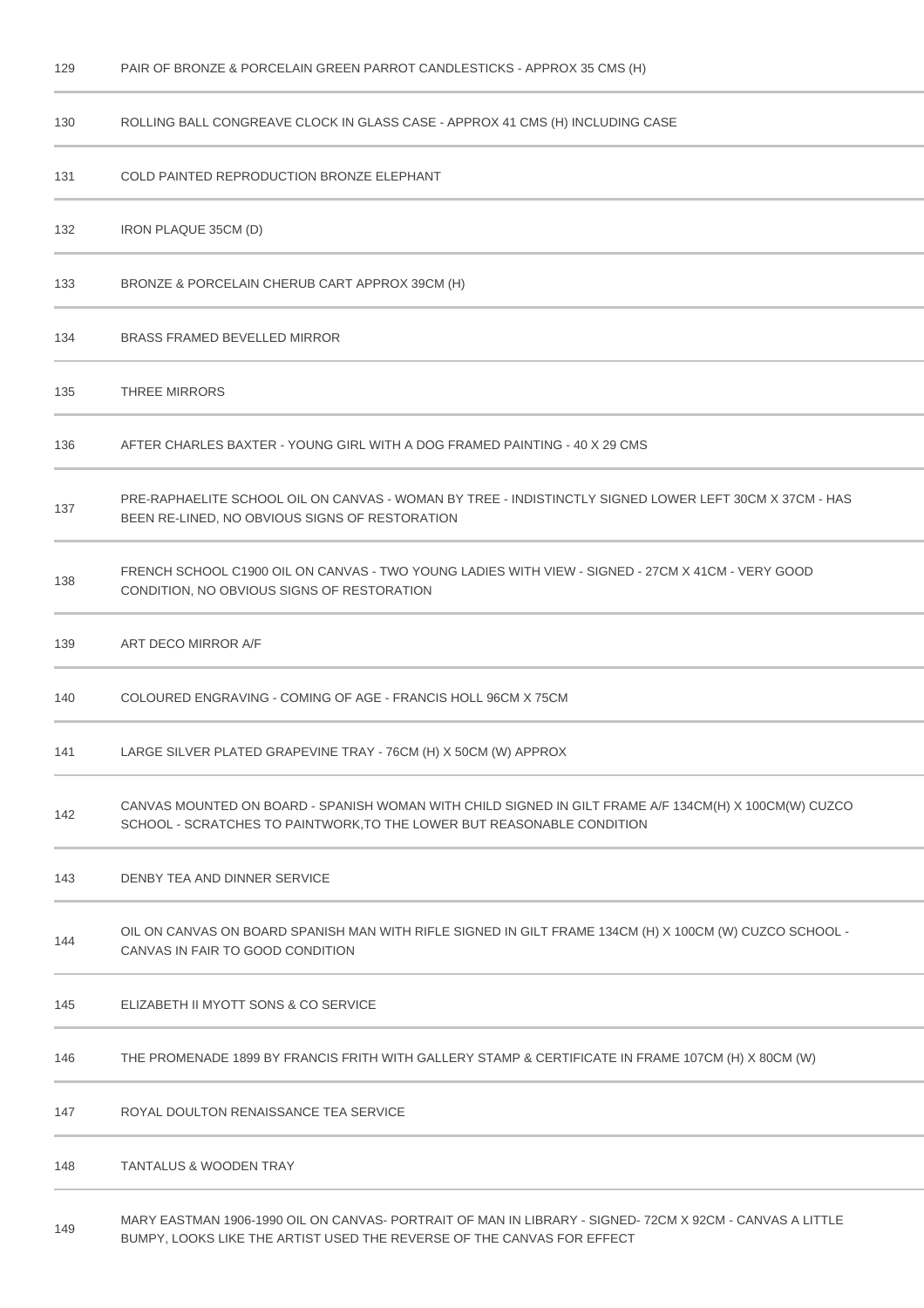| 150 | <b>GILT FRAMED WALL CLOCK</b>                                                                                                                                                                            |
|-----|----------------------------------------------------------------------------------------------------------------------------------------------------------------------------------------------------------|
| 151 | GANT SUNGLASSES 24 HOURS LE MARS POSTER                                                                                                                                                                  |
| 152 | COLLECTION OF VINTAGE TOYS INCL. CHILD'S PRAM, DOLLS HOUSE, TONKA TRUCK ETC                                                                                                                              |
| 153 | ENGRAVING - LIFE AT THE SEASIDE - FRANCIS HOLL 80CM X 127CM                                                                                                                                              |
| 154 | CHARLES MORRIS SNR 1828-1870 OIL ON CANVAS OF FISHERMAN & LANDSCAPE - SIGNED 36CM X 46CM - ORIGINAL<br>CONDITION, COULD BENEFIT A CLEAN, NO OBVIOUS SIGNS OF RESTORATION                                 |
| 155 | VINTAGE 1960'S PRINT WITH FRAME 57CM X 69CM - PRINCESS SAW OHV NYUM                                                                                                                                      |
| 156 | MID 19THC OIL ON CANVAS - PORTRAIT OF YOUNG GIRL 50CM X 62CM - ORIGINAL CONDITION, NO OBVIOUS SIGNS OF<br><b>RESTORATION</b>                                                                             |
| 157 | & ALBERT FITCH BELLOWS 1829-1883 OIL ON BOARD - TWO YOUNG GIRLS AT LAKES EDGE - SIGNED WITH INITIALS<br>INSCRIBED 20CM X 30CM - VERY NICE CONDITION, NO OBVIOUS SIGNS OF RESTORATION                     |
| 158 | FRAMED OIL ON CANVAS IN THE STYLE OF BRENDA HAIGH 90CMS (H) X 49CMS (W)                                                                                                                                  |
| 159 | BRONZE ORIENTAL HEAD ON WOODEN BASE 70CMS (H) APPROX                                                                                                                                                     |
| 160 | PAIR OF LARGE BRONZE BOXING HARES 85CMS (H) APPROX                                                                                                                                                       |
| 161 | <b>QTY OF VINTAGE WINES</b>                                                                                                                                                                              |
| 162 | FRANCES TYSOE SMITH - OIL ON CANVAS - WORKERS IN HAYFIELD -SIGNED -36CM X 45CM, VERY GOOD CONDITION, NO<br>SIGNS OF RESTORATION                                                                          |
| 163 | "OH PARDON ME" SIGNED FRAMED PRINT 43CM (H) X 33CM (W)                                                                                                                                                   |
| 164 | ORIENTAL JEWELLERY BOX                                                                                                                                                                                   |
| 165 | PAIR OF GILT FRAMED RELIEF PLAQUES DEPICTING NYMPHS & FAIRIES - MEDALIONS INSET INTO REVERSE                                                                                                             |
| 166 | ARTISTS PROOF - FRAMED ABSTRACT SIGNED PRINT "NIGHTMARE" - 48CM (H) X 65CM (W)                                                                                                                           |
| 167 | ENGRAVING - TRAIN STATION A/F - FRANCIS HOLL 148CM X 88CM APPROX                                                                                                                                         |
| 168 | KING GEORGE V PRINT WITH CERTIFICATE BY TERENCE LINEO WITH A SIMPLON - ORIENT - EXPRESS PRINT WITH<br>CERTIFICATE BY TERENCE LUNEO 48CM (H) X 57CM (W) PICTURE ONLY AND 55CM (H) X 67CM (W) PICTURE ONLY |
| 169 | ANTIQUE POSTMANS ALARM CLOCK                                                                                                                                                                             |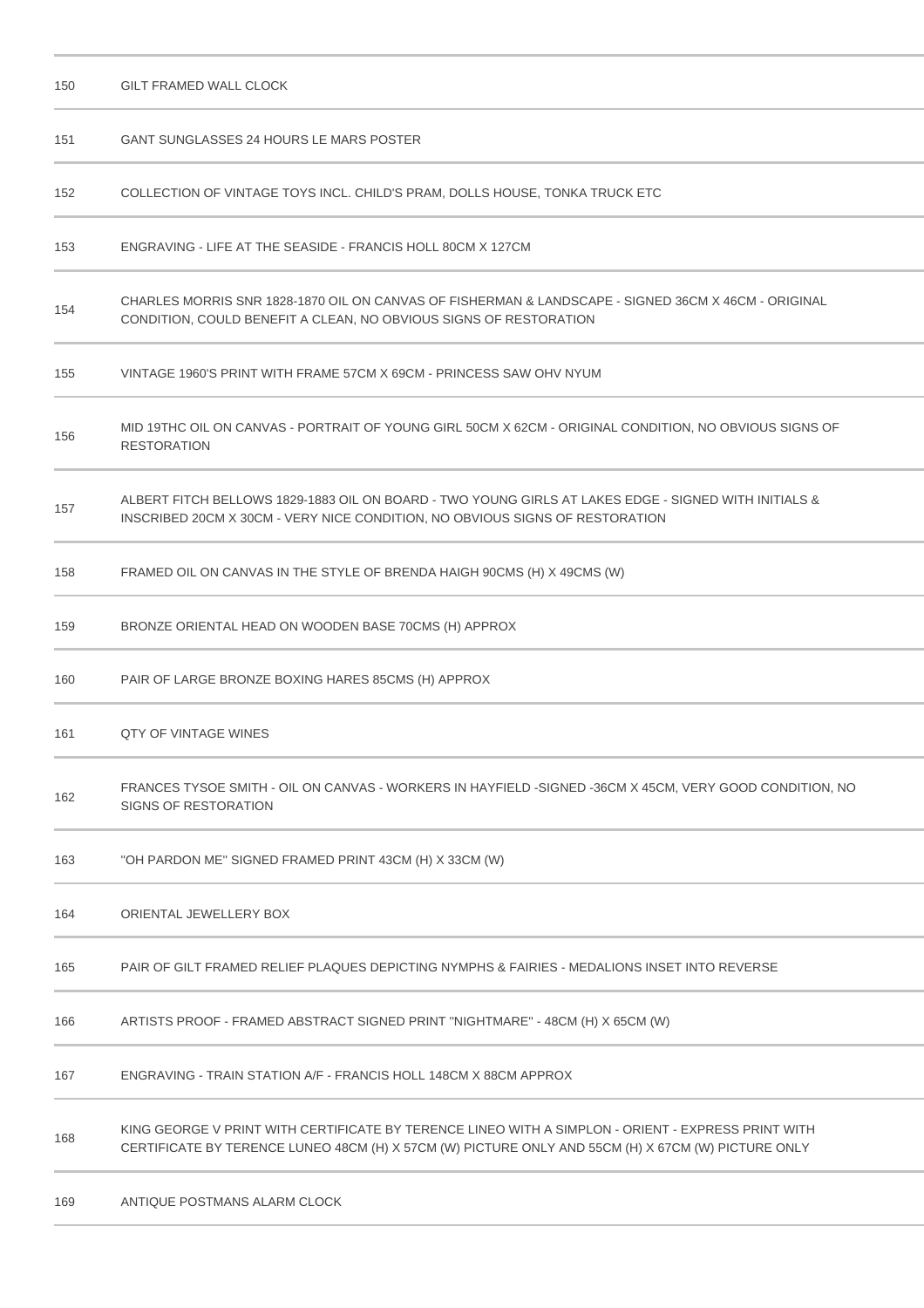| 171  | ENGRAVING - PUNCH & JUDY SHOW - FRANCIS HOLL 130CM X 78CM              |
|------|------------------------------------------------------------------------|
| 172  | 9 ENGRAVING PICTURES BY GRAHAM EVERNBEAN                               |
| 173  | LARGE GLASS DROP CHANDELIER - 80 CMS (D)                               |
| 174  | ART DECO CHANDELIER IN STYLE OF NICE FRERES & DEGUE                    |
| 175  | ART DECO CHANDELIER IN STYLE OF NICE FRERES & DEGUE - 80CM DROP APPROX |
| 176  | <b>GEORGIAN MARQUETRY CORNET CABINET A/F</b>                           |
| 177  | WALNUT DISPLAY CABINET WITH ETCHED GLASS                               |
| 177A | MAHOGANY CANTEEN WITH PLATED CUTLERY                                   |
| 178  | USA POST BOX                                                           |
| 179  | <b>GRANDMOTHER CLOCK</b>                                               |
| 180  | WALNUT COCKTAIL CABINET                                                |
| 181  | CHESTERFIELD BUTTON BACK ARMCHAIR                                      |
| 182  | REGENCY STYLE DINING TABLE & 8 BALLOON BACK CHAIRS                     |
| 183  | <b>MAHOGANY HALL STAND</b>                                             |
| 184  | <b>CHARLES EAMES 1970'S CHAIR</b>                                      |
| 185  | PINE DISPLAY CABINET WITH DRAWERS                                      |
| 186  | 1960S/70S RETRO TROLLEY                                                |
| 187  | <b>HALLSTAND</b>                                                       |
| 188  | INDIAN HAND MADE BLUE RUNNER 4M X .75M                                 |
| 189  | APPRENTICE CHAIR                                                       |
| 190  | NORTH WEST PERSIAN MALAYER RUNNER 365CM X 65CM                         |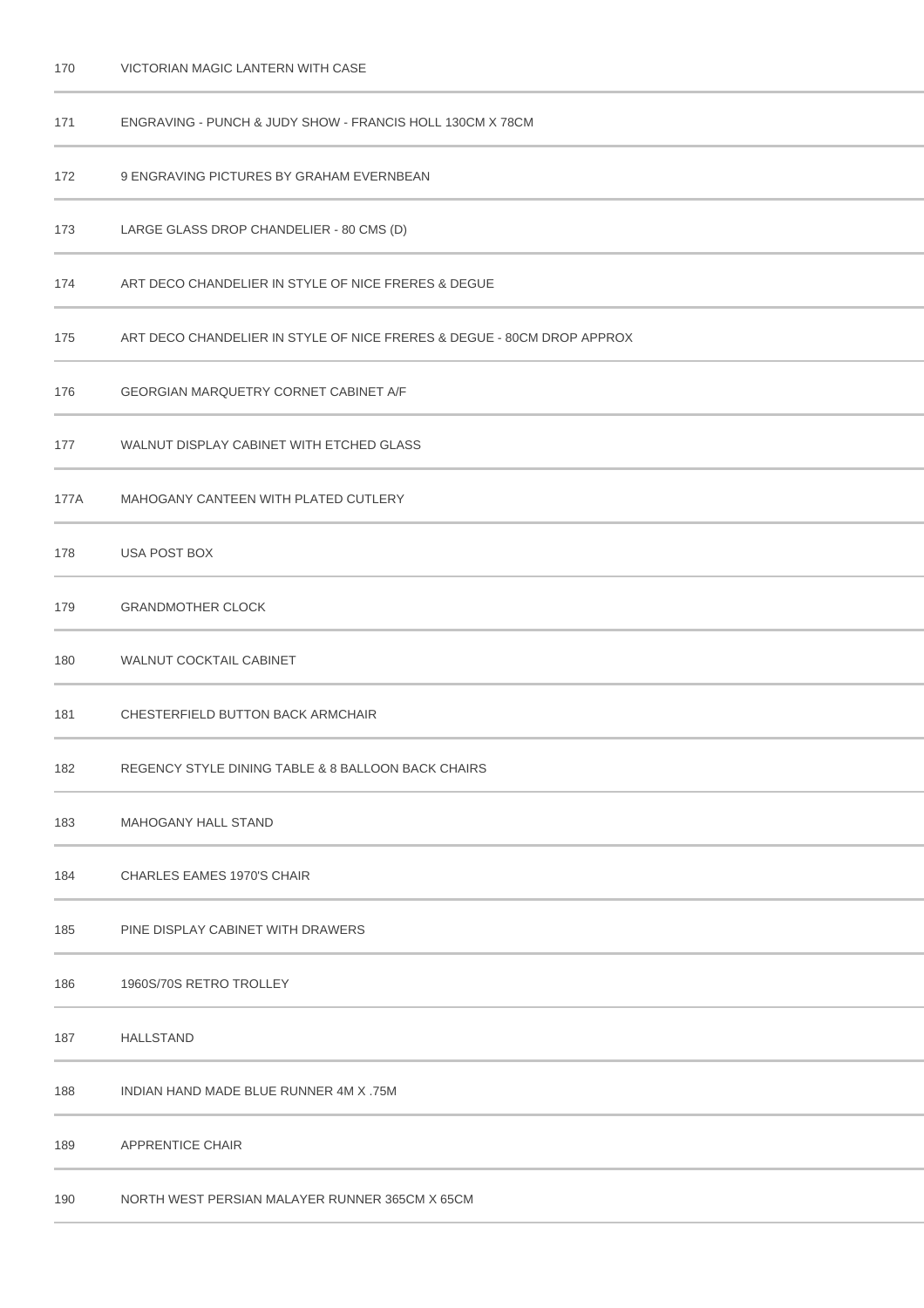## LARGE GILT MIRROR A/F - APPROX 210CM X 150CM

| 192 | MAHOGANY CARVED PIANO STOOL                         |
|-----|-----------------------------------------------------|
| 193 | <b>6 REGENCY DINING CHAIRS</b>                      |
| 194 | FINE CENTRAL PERSIAN KASHAN CARPET 425CM X 310CM    |
| 195 | OAK DROP LEAF TABLE                                 |
| 196 | MUSTARD VELVET CHAISE LOUNGE                        |
| 197 | PAIR OF GREY DAMASK UPHOLSTERED CHAIRS              |
| 198 | PAIROF TAPESTRY POLE SCREENS - WALNUT               |
| 199 | MAHOGANY BOOK THROW                                 |
| 200 | VICTORIAN DROPLEAF TABLE                            |
| 201 | DUTCH INLAID DUET PIANO STOOL                       |
| 202 | <b>PINE DRESSER</b>                                 |
| 203 | GLOBE BUREAU BOOKCASE - 2 HANDLES MISSING           |
| 204 | ARTS & CRAFTS GLASS FROSTED CHEST CABINET           |
| 205 | MAHOGANY MIRROR BACKED SIDEBOARD                    |
| 206 | ARTS & CRAFT BOOKCASE/CABINET                       |
| 207 | MAHOGANY SEWING TABLE                               |
| 208 | APPRENTICE CHEST                                    |
| 209 | MAHOGANY MIRROR WITH BRASS TRAY                     |
| 210 | FINE NORTH WEST PERSIAN BIDJAR CARPET 305CM X 245CM |
| 211 | <b>BOW FRONTED DISLAY CABINET</b>                   |
| 212 | MAHOGANY SWING MIRROR                               |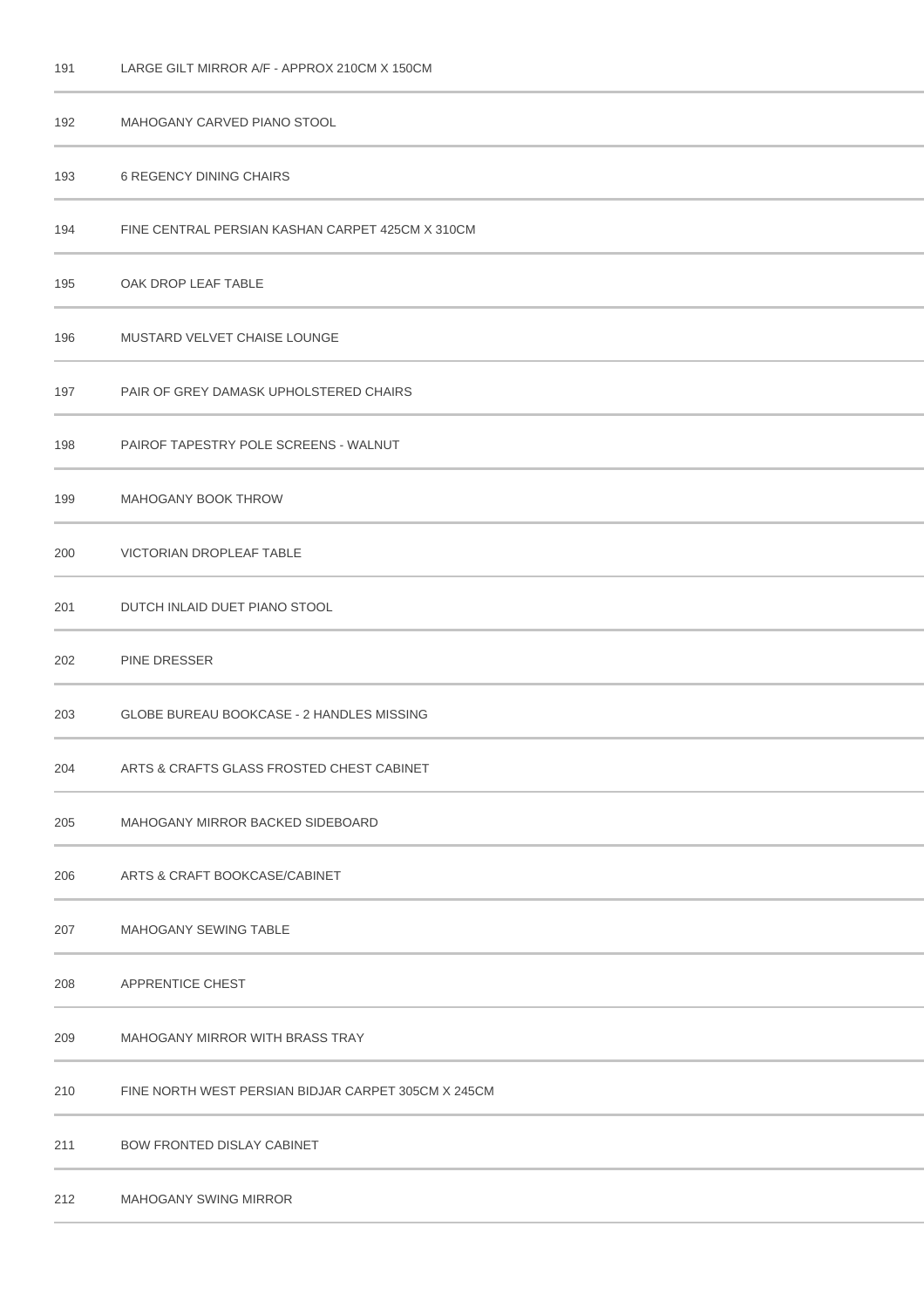| 213 | SINGER SEWING MACHINE CHAIR                             |
|-----|---------------------------------------------------------|
| 214 | PAIR OF EARLY FRENCH SALON CHAIRS A/F                   |
| 215 | PINE LEATHER TOP DESK & CHAIR                           |
| 216 | PAIR OF 1960S DESIGNER CHAIRS                           |
| 217 | BEECH DINING TABLE & FOUR CHAIRS - JOHN LEWIS           |
| 218 | <b>GARDEN TABLE &amp; TWO CHAIRS</b>                    |
| 219 | 5 FOOTSTOOL S BY SANGAL - SPANISH                       |
| 220 | WHITE CURVED GARDEN SEAT                                |
| 221 | 4 EARLY WOODEN STOOLS                                   |
| 222 | DESIGNER COFFEE TABLE                                   |
| 223 | RETRO SET OF FOUR CHAIRS - NEED TO PUT TOGETHER         |
| 224 | PINE FOUR DRAWER CHEST                                  |
| 225 | WALNUT BOW FRAMED CABINET 40" X 15" X 40"               |
| 226 | PAIR OF CHROME GLASS SIDE TABLES                        |
| 227 | MIRRORED CONSOLE TABLE                                  |
| 228 | SOUTH WEST PERSIAN QASHQAI KILIM 290CM X 195CM          |
| 229 | 2 OFFICE CHAIRS                                         |
| 230 | PAIR OF OAK HIGHBACK CHAIRS                             |
| 231 | TWO BUTTON BACK CHAIRS                                  |
| 232 | SMALL BUTTON BACK SOFA                                  |
| 233 | <b>SPOON BACK ARMCHAIR</b>                              |
| 234 | THREE PIECE BERGERE SUITE A/F - ONE CHAIR SLIGHT DAMAGE |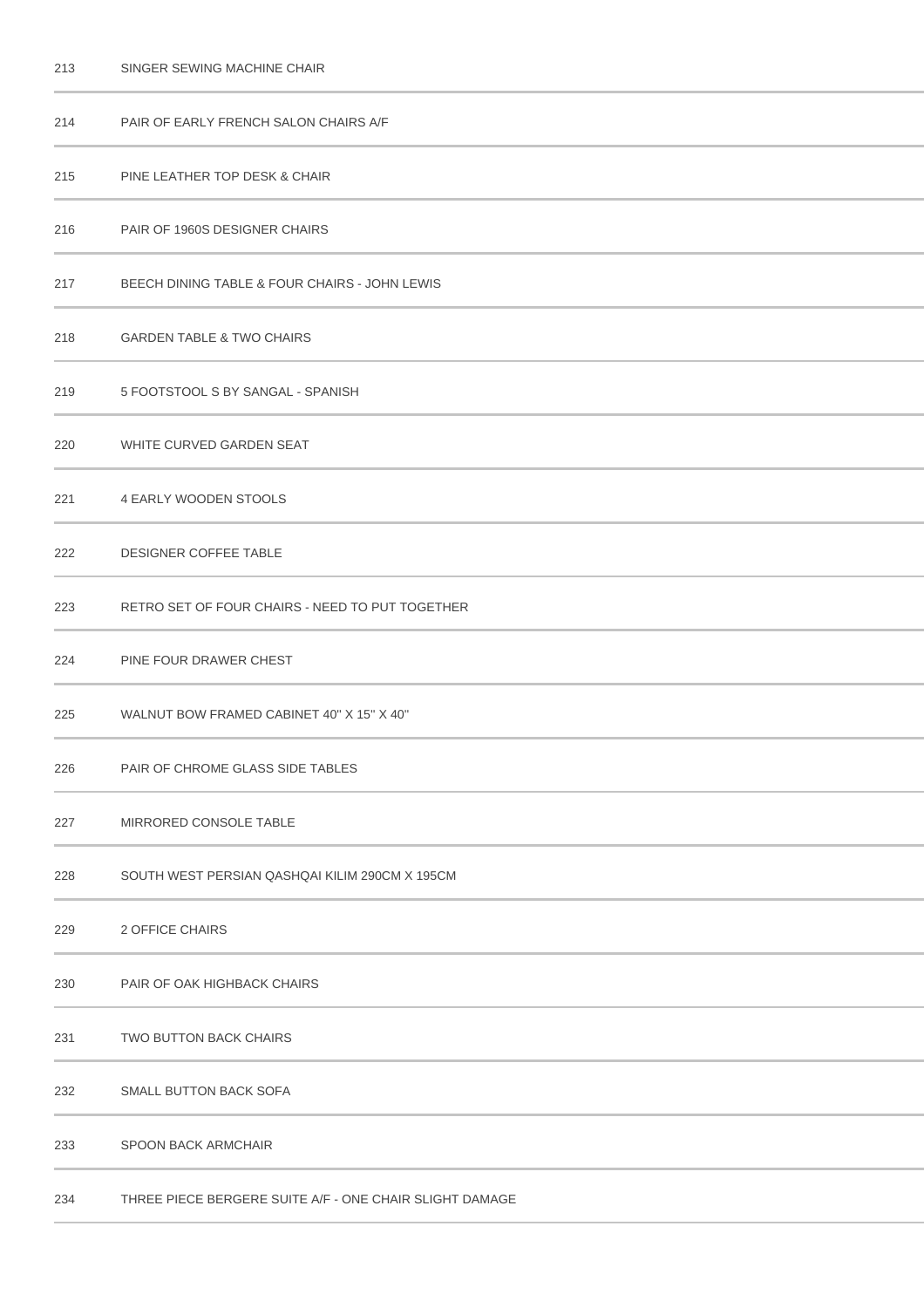| 236  | SCS - ENDURANCE ALEXANDER 3 SEATER CORNER SOFA - SLATE GREY |
|------|-------------------------------------------------------------|
| 237  | MODERN CONSOLE TABLE                                        |
| 238  | SCS 2 SEATER FINN SOFA & 2 RECLINERS IN BLACK LEATHER       |
| 239  | <b>12 MAHOGANY CHAIRS</b>                                   |
| 240  | FINE CENTRAL PERSIAN KASHAN CARPET 330CM X 230CM            |
| 241  | <b>MID CENTURY DESK</b>                                     |
| 242  | PAIR OF BLUE LEATHER COCKTAIL CHAIRS                        |
| 243  | MAHOGANY DINING TABLE & 11 CHAIRS - 1 DAMAGED               |
| 243A | <b>BENARES TABLE</b>                                        |
| 244  | FINE NORTH WEST PERSIAN TABRIZ CARPET 355CM X 240CM         |
| 245  | TWO PIECE MID CENTURY BEDROOM SUITE                         |
| 246  | MODULAR 1960'S SYSTEM                                       |
| 247  | <b>PAIR OF ORNATE MIRRORS</b>                               |
| 248  | FINE CENTRAL PERSIAN KASHAN CARPET 317CM X 205CM            |
| 249  | 5 TIER STAPLES LADDERAX A/F                                 |
| 250  | MAHOGANY TILT TOP INLAID BREAKFAST TABLE                    |
| 251  | TWO PORCELAIN BLUE & WHITE BARRELL STOOLS                   |
| 252  | 1970S PLASTIC STACK CHAIRS                                  |
| 253  | <b>WISHING WELL</b>                                         |
| 254  | NORTH WEST PERSIAN RUG 220CM X 150CM                        |
| 255  | EARLY OAK CONSOLE TABLE                                     |

4 DRAWER MAHOGANY CHEST